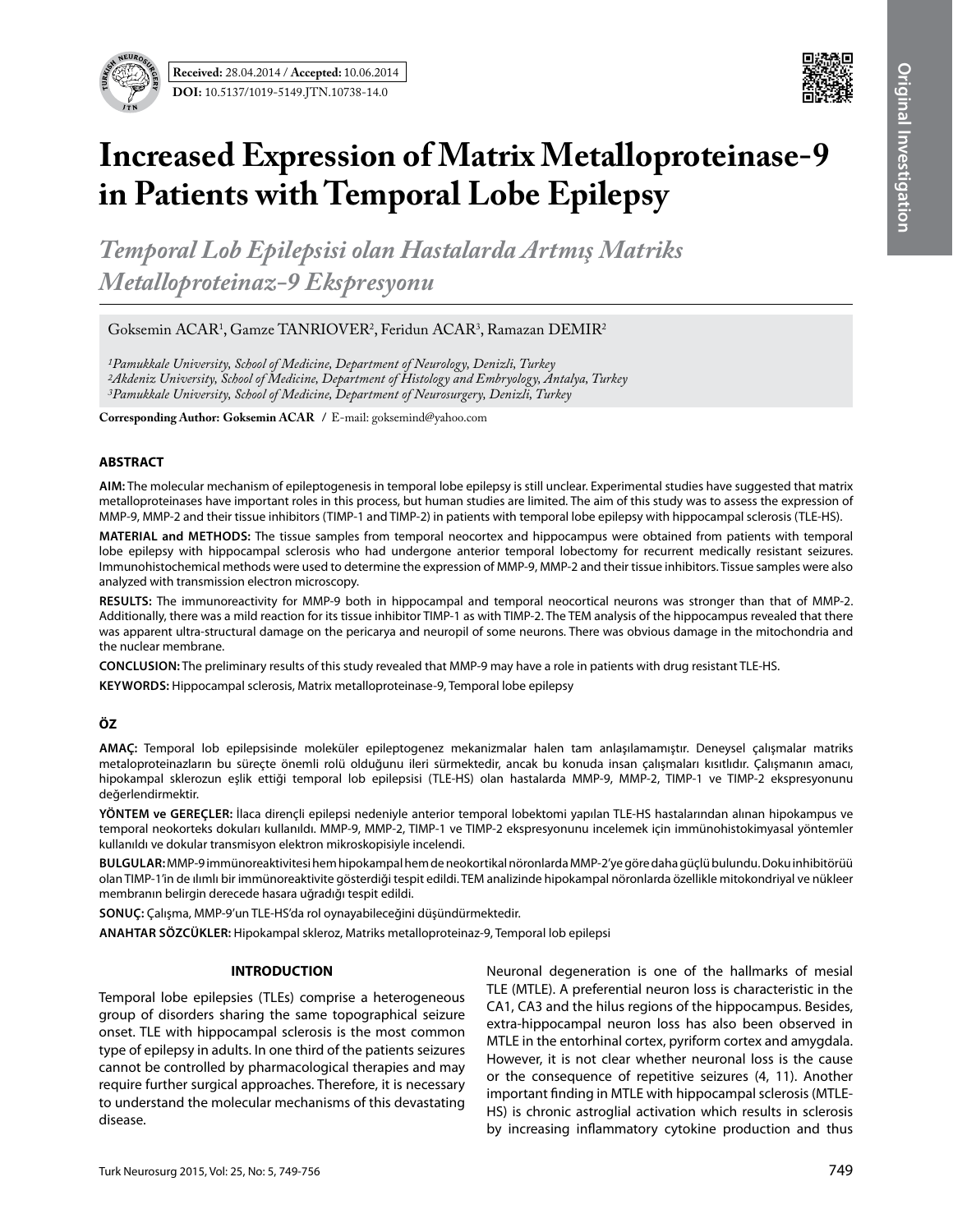potentiating excessive synaptic activity and inducing a "travelling effect" as activated astrocytes migrate to the epileptic focus (2, 13, 27). During epileptogenesis, aberrant synaptic plasticity and mossy fiber sprouting have been assumed as the main reason of epileptic focus formation. Mossy fiber sprouting is characterized by dentate granule cell axons forming synapses with cells in the granular layer and inner molecular layer rather than in the CA3 region of the hippocampus (33). Although the environmental changes deriving from seizures that drive sprouting are yet unclear, gliosis, release of cytokines, growth factors and adhesion molecules from activated astrocytes and microglia may have crucial role (42). According to Pitkanen and Sutula, sprouting is progressive and is brought on by recurrent seizures (29). The recurrent excitation hypothesis is supported by the fact that mossy fibers are glutamatergic axons and by evidence of excitatory circuit formation within the inner molecular layer (33). On the contrary, it is believed that mossy fiber sprouting serves to reform inhibitory circuits that are lost during the initial damage to neurons where mossy fibers synapse primarily on inhibitory inter-neurons (11). Besides, it has been noted that mossy fiber sprouting occurs secondary to neuron loss (15).

Recently, matrix metalloproteinases' (MMPs) are found to be a possible key factor in epilepsy. MMPs are a large family of zinc dependent proteinases that are considered major elements conducting the extracellular matrix (ECM) remodeling and have pivotal role in cancer invasion and metastasis (1, 34). Many studies have identified that MMPs are associated with various central nervous system (CNS) pathologies including stroke, traumatic brain injury, cerebral arteriovenous malformation, influenza associated encephalopathy and in bacterial meningitis where it has been identified as a risk factor for developing neurological sequel (8, 22, 39). Moreover, many studies have reported that MMP-9 has implication in synaptic plasticity, learning and memory (21, 25, 28, 36). Also, MMP-2 has been implicated in dendritic remodeling (36), axonal sprouting (30), synaptic plasticity, and learning in the hippocampus (5, 21).

The activity of MMPs is counterbalanced by their natural inhibitors, the tissue inhibitors of matrix metalloproteinase's (TIMPs). In recent studies a physiological role of MMP-9 and its tissue inhibitor, TIMP-1, has been postulated in neuronal plasticity as well as long term potentiation (16, 24). Recently, Wilczysky and colleagues have reported MMP-9 is an essential molecule in pentylenetetrazole epileptogenesis and MMP-9 deficiency diminished aberrant synaptogenesis (41). In relation to epilepsy it is suggested that MMP-9 cleaves ECM molecules in and around the synaptic cleft where this is thought to be a necessary step in the cascade of events leading to new synapse formation.

The studies mentioned above are all experimental and the role of MMPs in human epilepsy is still obscure. Therefore, the aim of this study was to determine the hippocampal and neocortical expressions of MMP-9 and MMP-2 and their natural tissue inhibitors TIMP-1 and TIMP-2 in human MTLE-HS by using immunohistochemical methods. Here, we report the preliminary results of this study.

# **MATERIAL and METHODS**

# *Patient Selection*

Patients with mesial temporal lobe epilepsy associated with hippocampal sclerosis were enrolled in this study. Tissue samples of hippocampus and temporal neocortex were obtained from 3 (1 female, 2 male) patients with temporal lobe epilepsy with hippocampal sclerosis who had anterior temporal lobectomy surgery for recurrent medically resistant epileptic seizures. Informed consent for the use of tissue in research was obtained before surgery.

All of the patients' presurgical evaluations were consisted of detailed history and neurological examination, interictal and ictal electroencephalogram (EEG), neuropsychological testing and neuroimaging studies. All of the patients were refractory to multiple trials of antiepileptic drugs. Neuroimaging studies also revealed that none of them had a progressive disease in CNS. After surgical removal of the anterior temporal lobe, hippocampus and amygdala, conventional neuropathologic examination revealed mesial temporal sclerosis.

# *Tissue Processing*

Adequate amount of the resected materials were immediately fixed in 10 % buffered in formalin for 24 h. Formalin-fixed tissue samples were embedded in paraffin and cut into 5 μm sections. 5µm thick serial sections were collected on poly-Llysine coated slides (Sigma–Aldrich, St. Louis, MO, USA) and incubated overnight at 56°C.

Adequate amount of tissue samples were fixed with phosphate buffered (pH 7.4) 2.5% glutaraldehyde solution for trensmision electron microscopy.

# *Immunohistochemistry*

For MMP-9, MMP-2, TIMP-1 and TIMP-2 immunohistochemistry, paraffin sections were deparaffinized and blocked for endogenous peroxidase activity with methanol containing 3%  $H_2O_2$  for 15 min. and for nonspecific binding with universal blocking reagent (BioGenex, San Ramon, CA, USA) for 10 min. at room temperature (37). Anti-rabbit MMP-9 (Neomarkers cat#RB-1539P), MMP-2 (Neomarkers cat#RB-1588P), TIMP-1 (Neomarkers cat# RB-1531P), TIMP-2 (Neomarkers cat# RB-1489P) and anti-rabbit cleaved caspase-3 (Asp 175) (Cell Signaling #9661) antibody diluted in dilution buffer (1/5000, 1/400, 1/200, 1/400, 1/250, respectively) were applied for overnight at  $+4$  °C in a humidified chamber. For negative controls the primary antibodies were replaced by normal rabbit IgG serum (Vector Lab. Burlingame, CA, USA) at the same concentration. After several washes in PBS, sections were incubated with biotinylated goat anti-rabbit IgG secondary antibody (1/400 dilution Vector Lab. Burlingame, CA, USA) for 1h. followed by LSAB streptavidin-peroxidase complex (Dako, Carpinteria, CA, USA) incubation for 45 min. and were rinsed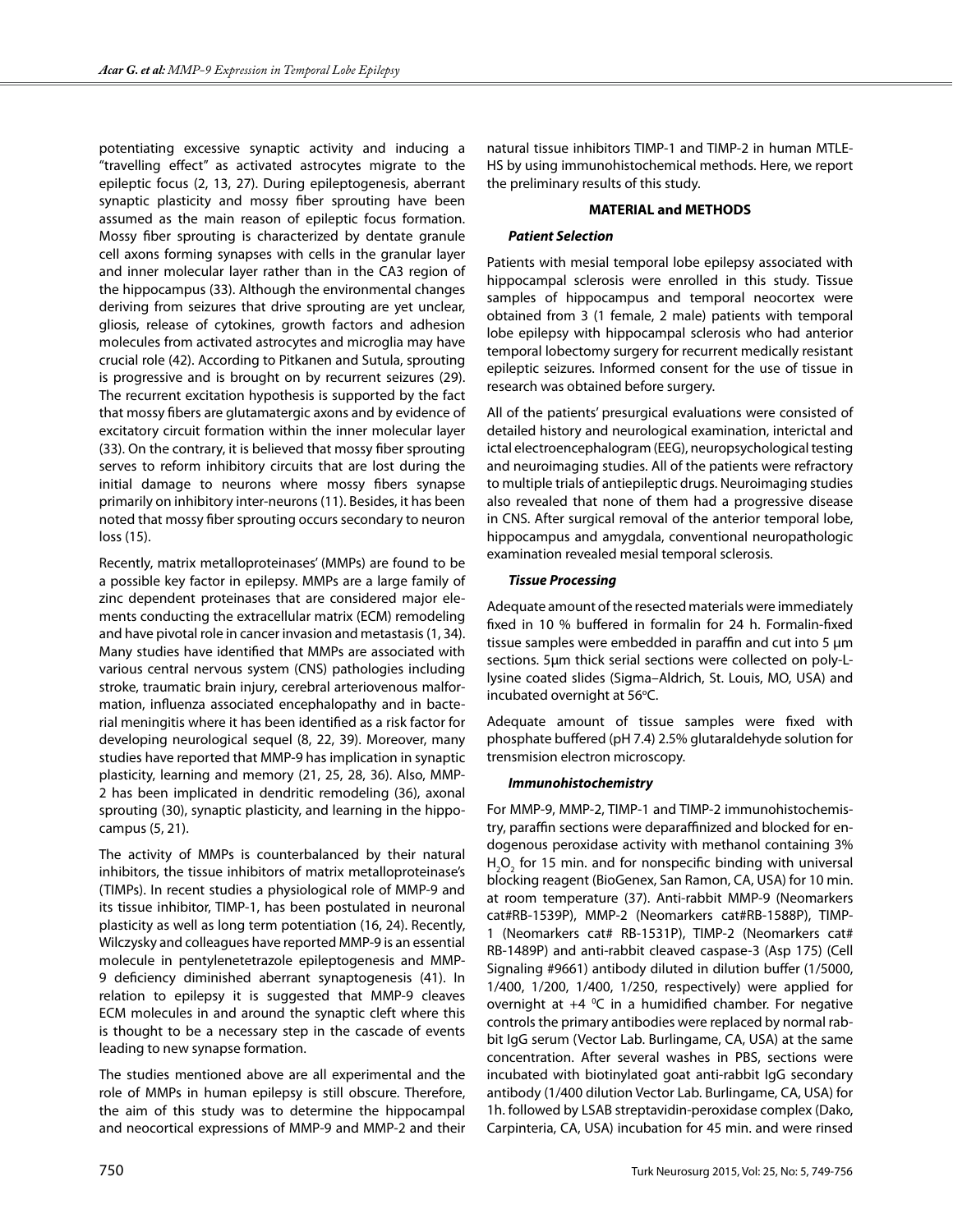with PBS. Antibody complexes were visualized by incubation with diaminobenzidine (DAB) chromogen (BioGenex). Sections were counterstained with Mayer's hematoxylin (Dako), dehydrated, mounted and examined by a Zeiss-Axioplan (Oberkochen, Germany) microscope.

# *Transmission Electron Microscopy (TEM) Analysis*

Tissue samples were fixed with phosphate buffered (pH 7.4) 2.5% glutaraldehyde solution followed by 1 hour at 4°C with 2% osmium tetroxide. Samples were dehydrated through a gradually increasing series of ethanol and embedded in Araldite resin (Araldite CY 212, 91 ml + dodecenyl succinic anhydride (DDSA) 84 ml + N,N-dimethylbenzylamine (BDMA) 3.5 ml, TAAB Company, England). Semi-thin (1 μm) and thin (40–60 nm.) sections were cut using diamond knives on a Leica ultramicrotome (Leica ultracut, UCT, Leica MZ6, England). Ultra-thin sections were collected on copper grids. In thin sections, double-contrast staining was applied with uranyl acetate (100 ml methanol and 5 g uranyl acetate) and Reynold's lead nitrate solution (1.76 g sodium citrate, 1.33 g lead nitrate, 50 ml distilled water and 8 ml 1N.NaOH). Thin sections were examined using a LEO 906 transmission electron microscope (Leo 906E, Zeiss, Germany).

## **RESULTS**

# *MMP-9*

Despite the cytoarchitectural damage, the neuronal expression of MMP-9 was more significant than MMP-2, particularly on mossy fibers. Both neurons and glial cells were labeled by the MMP-9 in CA1 and CA2 hippocampal subfields. Likewise, strong immunoreactivity for MMP-9 was seen in the granular cell layer of the dentate gyrus (Figure 1A, MMP-9). In the temporal neocortex the cytoplasmic immunoreactivity for MMP-9 was so strong enabling to visualise the dendritic and axonal projections (Figures 1E, F).

# *MMP-2*

The neurons in the CA1 (Figure 1B, MMP-2) and CA2 (Figure 1C, MMP-2) regions showed strong cytoplasmic immunoreactivity for MMP-2, however there was mild immunoreaction in CA3 neurons due to the damaged cytoarchitecture (Figure 1D, MMP-2). In the neocortex, pyramidal neurons showed strong cytoplasmic immunoreactivity, but the glial cells were not immunostained (Figures 1E, F, MMP-2).



**Figure 1:** Representative photomicrograph of MMP9/2 and their natural tissue inhibitors TIMP-1/2 stainings in hippocampal subregions and neocortex in human MTLE-HS patients. Localisation of the antibodies were revelaled in hippocampal and cortical fileds by line. MMP9 and -2 were found to be expressed in all hippocampal subfields. MMP9 and -2, on the other hand, were expressed at higher levels in DG, CA1 and CA2 subregion in comparison with the CA3 hippocampal subfield. A pronounced expression of TIMP-1/2 was notable in all CA1 subregions. The neocortical TIMP-1 expression was very similar to TIMP-2 expression. Negative-control section. Please note the absence of MMP9/2 and TIMP-1/2 immunostainings in hippocampal subregions and neocortex. Scale bars represent 50 μm.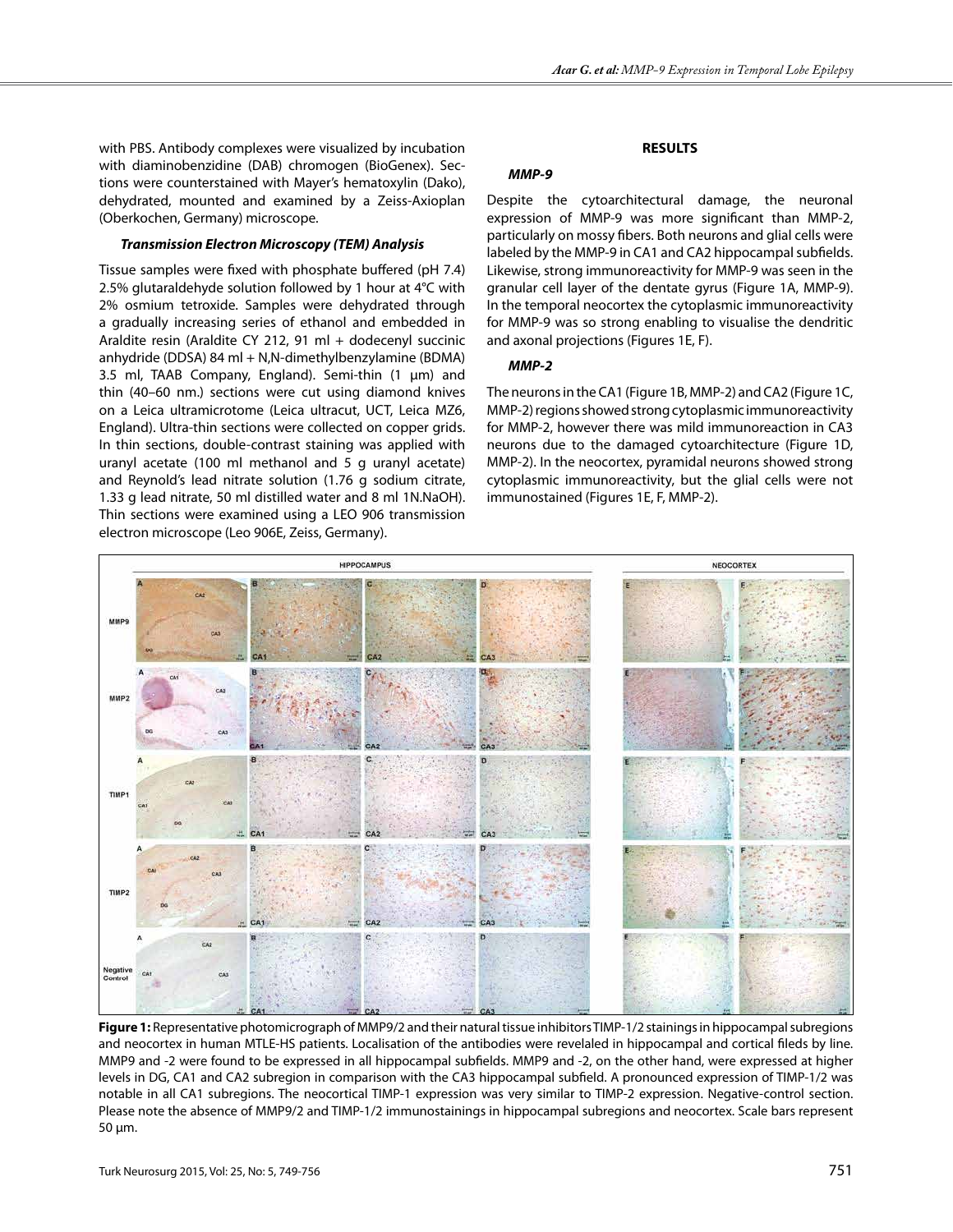#### *TIMP-1*

The CA1 neurons exhibited a weak immunoreactivity with TIMP-1 (Figures 1A,B TIMP-1). Moreover, the reaction was also weak in the mossy fibers in CA1 and CA2 subregions (Figures 1 B, C; TIMP-1) while no immunoreaction was detected in the CA3 subregion of human hippocampus (Figure 1D; TIMP-1). However, the immunoreactivity was weak in the pyramidal neurons in the granular cell layer of the dentate gyrus (Figure 1A; TIMP-1). The neocortical reactivity for TIMP-1 in neurons was strong in parallel with MMP-9 (Figures 1E, F; TIMP-1).

#### *TIMP-2*

There was a moderate cytoplasmic TIMP-2 immunolabelling localized in the CA1 hippocampal subregion neurons (Figure 1B; TIMP-2), and a strong mossy fibers immunolabelling were also observed in CA2 and CA3 hippocampal subregions (Figures 1 C, D; TIMP-2). The neocortical TIMP-2 expressions were very similar to TIMP-1 expression (Figures 1E, F; TIMP-2).

Negative control immunostaining with normal rabbit IgG confirmed the specificity of MMP9/2 and TIMP-1/2 staining patterns in hippocampal subregions and neocortex (Figures 1 A- F; Negative control panel).

#### *Caspase-3*

The antibody specific for activated caspase-3 selectively labeled the cytoplasm of cells that had a morphology consistent with apoptosis. Occasional nuclear staining was observed in neocortex. In CA subregions of the hippocampus, activated caspase-3-labelled cells were clearly detected (Figures 2 A-C).

# *TEM Analysis*

The TEM analysis of the hippocampus revealed that there was apparent ultra-structural damage on the pericarya and neuropil of some neurons. (Figures 3A, B). There was an obvious damage in the mitochondria and the nuclear membrane was ondulated and fragmented in hippocampal neurons. Especially in some hippocampal neurons pericarya was invaded by dense structure in cytoplasm (Figure 3B).

By TEM, some of the sub-cellular components and synaptic connections of the neocortex showed a normal structural organization. But, some of the pyramidal neurons were clearly observed with euchromatic nucleus, including very active nucleoli and subcellular organelles (Figures 3C,D). The necrotic pericarya were observed with an irregular shape and dense cytoplasm containing many vacuoles, and a definitive pycnotic nucleus with nucleoli. There was an obvious mitochondrial damage such as cristae degeneration and matrix loss in the cytoplasm of both hippocampal and neocortical neurons (Figures 3A-D). Moreover, in some areas there was a considerable number of normal appearing myelin sheaths with axoplasm (Figure 3D). Moreover, TEM analysis compatible with the caspase-3 immunostaining and also reflected the immune results.

## **DISCUSSION**

Recent studies have linked MMPs to various CNS disorders including multiple sclerosis, Alzheimer's disease, malignant glioma, Parkinson's disease (24). Also in epilepsy it is demonstrated that kindling progression persistently increased MMP-9 protein expression and activity in the mouse hippocampus, whereas acute convulsions had little effect on



**Figure 2:** Localization of Caspase-3 protein in human hippocampal subregions and neocortex in MTLE patients. Caspase-3 immunoreactvity was clearly observed in CA1 **(A)**, CA2 **(B)** and CA3 **(C)** subregions. There was weakly immunolabelled with Caspase-3 in dentate gyrus **(D)**. Scale bars represent 50 μm.

**E** *f f*<sub> *f*</sub> *f f f*<sup></sup> *f f f f f f*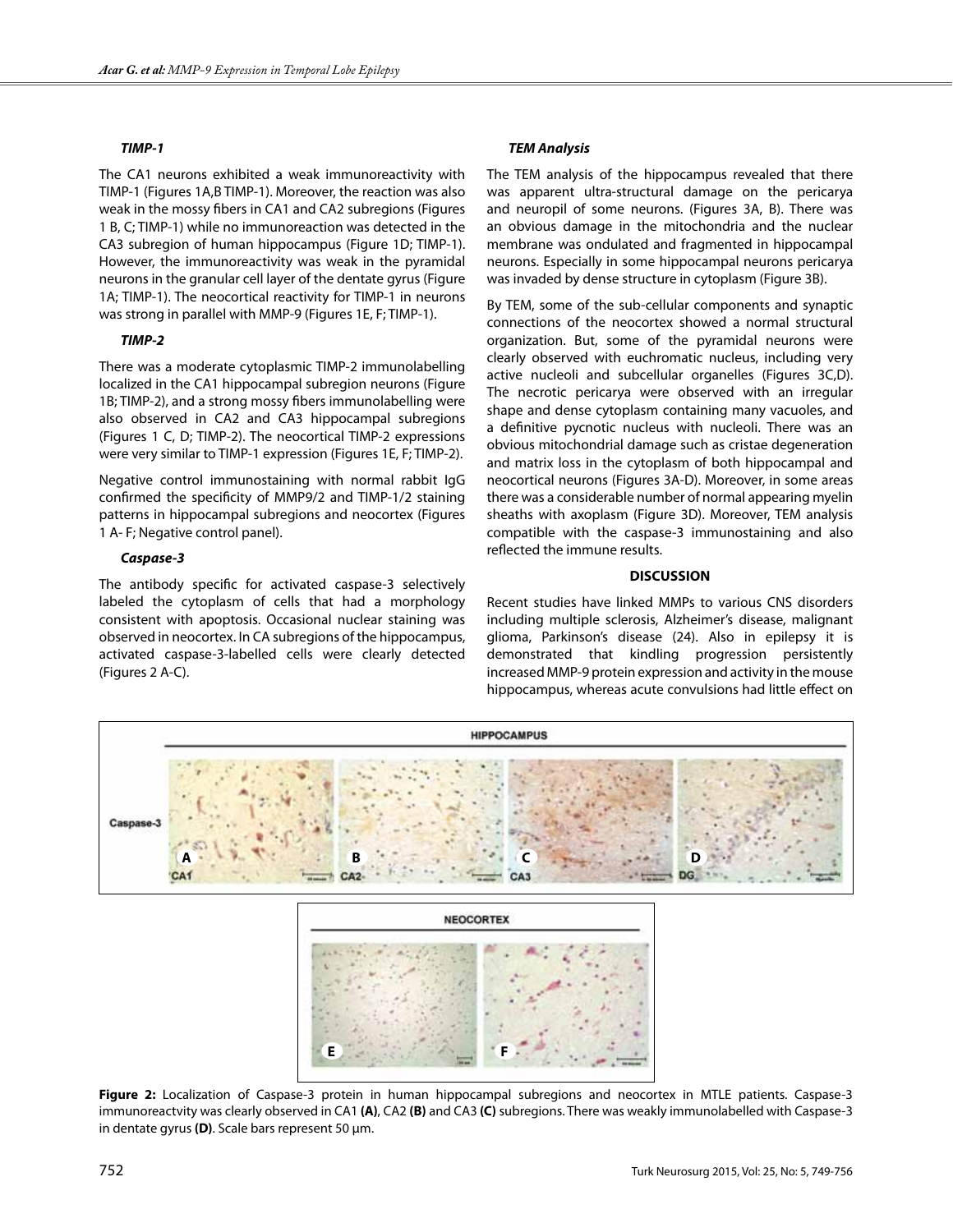MMP-9 (23). In parallel with this, previous studies revealed that MMP-9 mRNA levels increased in response to neuronal depolarization in the rat hippocampus (32). Konopacki et al. also demonstrated that MMP-9 mRNA is transported to dendrites and synapses in the hippocampal dentate gyrus after seizure in kainic acid treated rats (19).

There are convincing preclinical studies demonstrating that the expression and activity of MMP-9 is regulated by repetitive activation of NMDA receptors (23). In fact, the inhibition of NMDA receptors prevented PTZ-induced convulsions and kindling (9). Besides, excessive levels of synaptic glutamate

and persistent influx of  $Ca^{+2}$  through NMDA receptors are considered as major causes of epileptogenesis (7). It has been reported that the expression and activity of MMP-9 depend on NMDA receptor activation and are associated with LTP development (21, 25). Moreover, activation of NMDA receptors leads to MMP mediated modification of cell adhesion molecules and the development of dendritic spines (38). Dendritic spine morphology and synaptic potentiation are dynamically modulated by ECM proteins and cell surface proteins with which they interact. It is suggested that ECM remodelling has an important role in synaptic plasticity.



**Figure 3:** The ultrastructure of hippocampus **(A, B)** and neocortex **(C, D)** with some cellular components are seen in MTLE patients. Nucleus with definitive nucleoli and with ondulated membrane of a pericaryon was shown structural damage **(A)**. Generally, pericaryon and neuropil (Np) with subcellular elements were not seen in normal appearance **(A-D)**. These pericaryons have an euchromatic nuclei (N) with definitive nucleoli (No). Some pericaryon of hippocampal tissue were observed different structural condition; such as more accumulation of dense granules and organells in cytoplasm (double arrows). The pericaryons of cortical tissues were in normal condition with definitive nuclei and nucleoli (No). Neurophilic areas showed some destructional arrangement. But, the myelin sheaths with many regular lamellae and axoplasm were clearly observed in normal condition (D; with arrows). The cytoplasm of the pericaryon with many organells and amount of inclusions and heterochromatic nucleus (N) were seen (A-D) in hippocampus and neocortex. Marked inner membrane forming cristae break down and matrix loss in some mitochondria (A, D). **N:** Nucleus, **No:** Nucleolus, **A:** Axoplasma, **Np:** Neuropilic area, **M:** Mitochondria. **Scale bars:** A, **D:** 2 μm; **B, C:** 5 μm.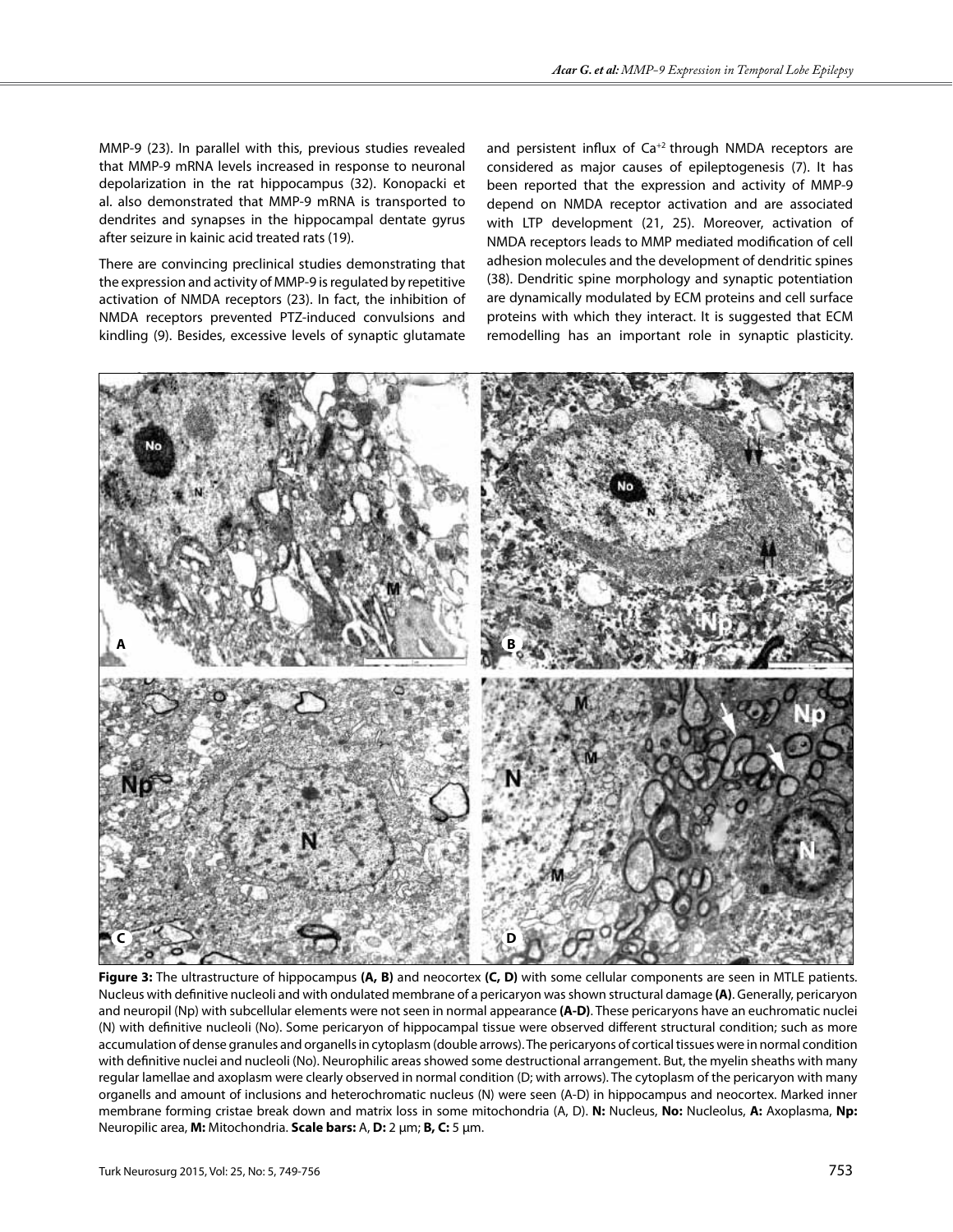Wilczynsky et al. demonstrated that the sensitivity of PTZ epileptogenesis is decreased in MMP-9 knockout mice but is increased in a transgenic rat line overexpressing MMP-9 (41). In addition to this, electron microscopic studies revealed that MMP-9 is associated with hippocampal dendritic spines bearing excitatory synapses, where both the MMP-9 protein levels and enzymatic activity strongly increased upon seizures. Furthermore in the same study, seizure evoked pruning of dendritic spines and aberrant synaptogenesis were decreased in MMP-9 deficiency. It has also been suggested that cleaving the ECM molecules in and around the synaptic cleft by MMP-9 activity may be an essential step in the cascade of events leading to new synapse formation (41).

In parallel to these findings Mizoguchi et al. provided additional data suggesting that mossy fiber sprouting induced by repeated PTZ treatment was reduced in MMP-9 null mice compared to wild type mice, suggesting that increased hippocampal MMP-9 activity is associated with sprouting of mossy fibers (23). Besides, the previous studies have also revealed that several MMPs are acutely upregulated after status epilepticus (12). These findings suggest that MMP-9 takes part in epileptogenesis both in acute and chronic processes.

The studies assessing the changes in MMP/TIMP ratio and MMP activity have shed some light on the developmental and pathological processes that occur in CNS (18, 31, 43). In vivo experiments showed that TIMP-1 has implication in neuronal death and axonal sprouting in pathological situations as well as in the synaptic mechanisms underlying learning and memory in physiological conditions. In epilepsy, the upregulation of MMP inhibitors is also demonstrated in several studies. For instance, a broad spectrum MMP inhibitor can prevent kainate-induced neurodegeneration (6, 17). The upregulation of the TIMPs may act as a compensatory mechanism to counterbalance the increased expression of MMPs. These data support the idea that the control of proteolysis is instrumental for pathological and physiological processes in the brain (17). Overall these experimental evidences emphasize the role of MMP-9, as a key participant in neural death, aberrant synaptic plasticity and neuroinflammation that directly effects remodeling of synaptic linkage and that could represent a pharmacological target in epilepsy. Although there is cumulative evidence indicating MMP-9 is a key factor in epileptogenesis in experimental models, its role in human epilepsy is still obscure. In a clinical study in children with prolonged febrile seizures and convulsive status epilepticus, it is reported that serum MMP-9 levels and the ratio of MMP-9 to TIMP-1 is elevated when compared to patients with simple partial seizures, West syndrome and controls (35). In a Norwegian cohort designed to identify possible variants of the MMP-9 gene associated with TLE failed to show any polymorphisms in selected single nucleotide polymorphism of the human MMP-9 gene that are associated with TLE, MTLE-HS or TLE with febrile seizures (14).

In human epilepsy it is impossible to know what happens during the early stages of epileptogenesis and the findings of

tissue based human epilepsy studies reflect the late stage of the epileptogenetic processes. This study is the first study in the medical literature demonstrating that MMP-9 expression in the hippocampus is increased in human MTLE-HS just as in the case of experimental epilepsy models. The preliminary results of our study showed that the neuronal expression of MMP-9 was significant, particularly on mossy fibers and the granular cell layer of the dentate gyrus as well as temporal neocortex. In experimental models it has been noted that once activated MMP-9 can be inhibited by TIMP-1. Together MMPs and TIMPs control the pericellular environment, including the turnover of ECM proteins, bioavailability of growth factors and cytokines and shedding of membrane receptors (34). Moreover, TIMP-1 has an increased expression pattern following chemical SE and amygdala stimulation induced SE (3, 20, 26). However, different from experimental studies, we found that TIMP-1 expression was weak in the hippocampus of the human MTLE-HS. The tissue material belongs to patients with medically refractory epilepsy that suggests that in the late stage of epilepsy TIMP- 1 expression is diminished. According to these findings it can hypothesize that increased MMP-9 expression can be a result of a disinhibition process. Still, it is important to bear in mind that epileptogenesis in experimental models can be different than human epileptogenesis.

This study also showed severe neuronal loss both in the CA subregions of the hippocampus and temporal neocortex. This apoptotic cell loss was very severe in the CA subregions. Moreover, the electron microscopic analysis of the hippocampus revealed severe mitochondrial and nuclear damage. Mitochondrial dysfunction and oxidative stress are known to be the acute consequences of injuries inciting acquired epilepsies. Besides, there are evidences supporting the role of mitochondrial oxidative stress not merely as a consequence of seizures, but an active contributor to seizures and epileptogenesis (40).

To our knowledge, our study is the first study showing that MMP-9 is associated with drug resistant MTLE -HS. However there are some limitations of our study. First of all, our data reflects only a small number of patients. Besides, the lack of comparisons with normal controls and other neurological diseases impeded us to make more clear suggestions. For all that because of the complexity to design tissue material based studies in human TLE, we think that our preliminary results will provide additional data in understanding the mechanism of epileptogenesis. Moreover, our results provide additional data about the mitochondrial dysfunction in human temporal lobe epilepsy. We hope that further studies will help understanding the mechanisms involved in seizureinduced cellular damage which is an essential basis for the development of rational neuroprotective strategies.

# **Acknowledgments**

The authors would like to thank Sibel Ozer for her excellent technical assistance. This study was partially supported by the Akdeniz University Research Foundation, Antalya, Turkey.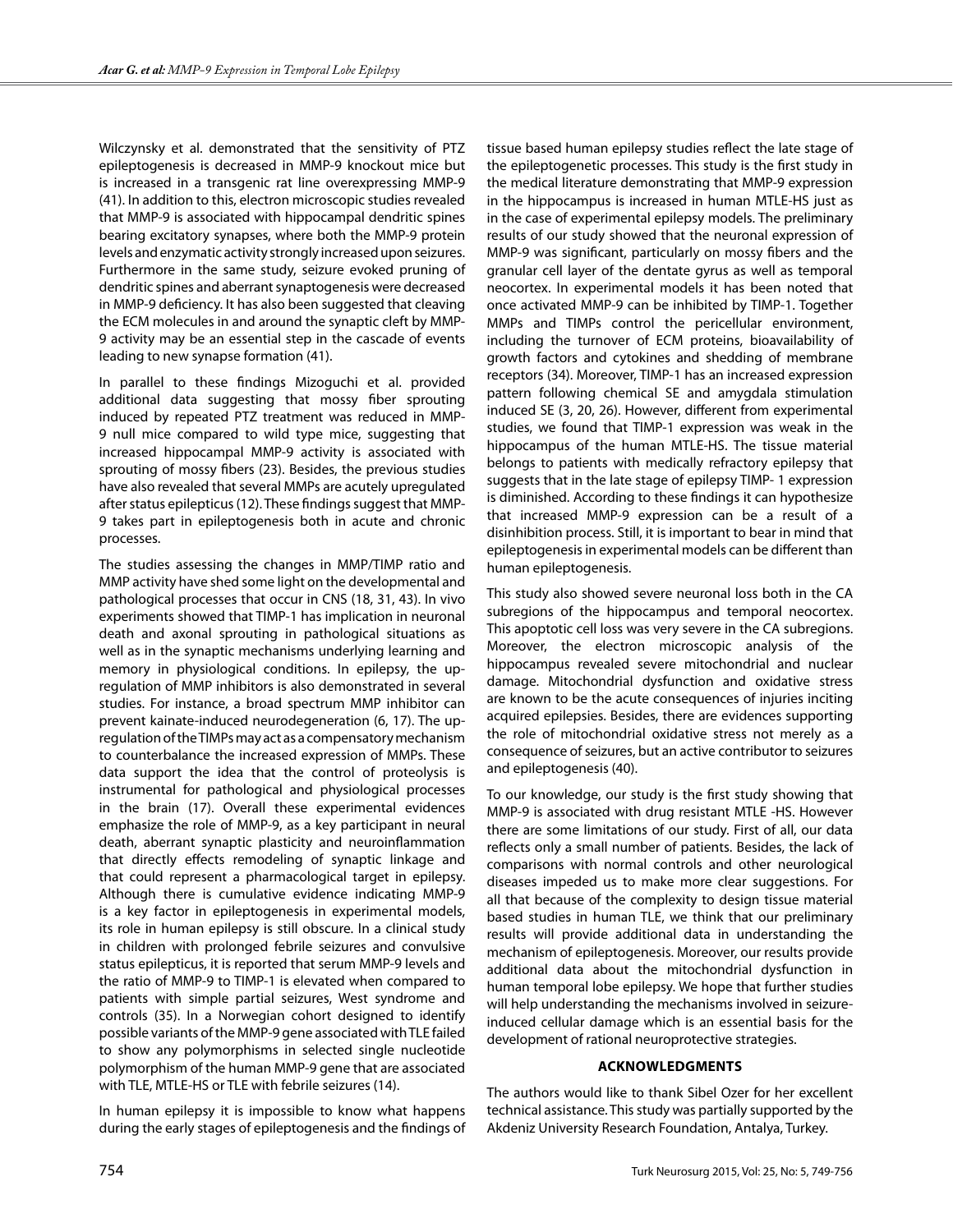## **REFERENCES**

- 1. Acar G, Tanriover G, Demir R: Angiogenesis in neurological disorders: A review. Neurol Res 34:627-635, 2012
- 2. Aronica E, Zurolo E, Iyer A, de Groot M, Anink J, Carbonell C, van Vliet EA, Baayen JC, Boison D, Gorter JA: Upregulation of adenosine kinase in astrocytes in experimental and human temporal lobe epilepsy. Epilepsia 52:1645-1655, 2011
- 3. Becker AJ, Chen J, Zien A, Sochivko D, Normann S, Schramm J, Elger CE, Wiestler OD, Blumcke I: Correlated stage- and subfield-associated hippocampal gene expression patterns in experimental and human temporal lobe epilepsy. Eur J Neurosci 18:2792-2802, 2003
- 4. Ben-Ari Y, Dudek FE: Primary and secondary mechanisms of epileptogenesis in the temporal lobe: There is a before and an after. Epilepsy Curr 10:118-125, 2010
- 5. Bozdagi O, Nagy V, Kwei KT, Huntley GW: In vivo roles for matrix metalloproteinase-9 in mature hippocampal synaptic physiology and plasticity. J Neurophysiol 98:334-334, 2007
- 6. Campbell SJ, Finlay M, Clements JM, Wells G, Miller KM, Perry VH, Anthony DC: Reduction of excitotoxicity and associated leukocyte recruitment by a broad-spectrum matrix metalloproteinase inhibitor. J Neurochem 89:1378-1386, 2004
- 7. Chen JW, Naylor DE, Wasterlain CG: Advances in the pathophysiology of status epilepticus. Acta Neurol Scand Suppl 186:7-15, 2007
- 8. Dong X, Song YN, Liu WG, Guo XL: Mmp-9, a potential target for cerebral ischemic treatment. Curr Neuropharmacol 7: 269-275, 2009
- 9. Giorgi O, Orlandi M, Geic M, Corda MG: MK-801 prevents the decrease in 35S-TBPS binding in the rat cerebral cortex induced by pentylenetetrazol kindling. Brain Res Bull 27: 835-837, 1991
- 10. Gorter JA, Goncalves Pereira PM, van Vliet EA, Aronica E, Lopes da Silva FH, Lucassen PJ: Neuronal cell death in a rat model for mesial temporal lobe epilepsy is induced by the initial status epilepticus and not by later repeated spontaneous seizures. Epilepsia 44:647-658, 2003
- 11. Gorter JA, van Vliet EA, Aronica E, Lopes da Silva FH: Progression of spontaneous seizures after status epilepticus is associated with mossy fibre sprouting and extensive bilateral loss of hilar parvalbumin and somatostatin-immunoreactive neurons. Eur J Neurosci 13:657-669, 2001
- 12. Gorter JA, van Vliet EA, Rauwerda H, Breit T, Stad R, van Schaik L, Vreugdenhil E, Redeker S, Hendriksen E, Aronica E, Lopes da Silva FH, Wadman WJ: Dynamic changes of proteases and protease inhibitors revealed by microarray analysis in CA3 and entorhinal cortex during epileptogenesis in the rat. Epilepsia 48 Suppl 5:53-64, 2007
- 13. Gouder N, Scheurer L, Fritschy JM, Boison D: Overexpression of adenosine kinase in epileptic hippocampus contributes to epileptogenesis. J Neurosci 24:692-701, 2004
- 14. Heuser K, Hoddevik EH, Tauboll E, Gjerstad L, Indahl U, Kaczmarek L, Berg PR, Lien S, Nagelhus EA, Ottersen OP: Temporal lobe epilepsy and matrix metalloproteinase 9: A tempting relation but negative genetic association. Seizure 19:335-338, 2010
- 15. Jankowsky JL, Patterson PH: The role of cytokines and growth factors in seizures and their sequelae. Prog Neurobiol 63: 125-149, 2001
- 16. Jourquin J, Tremblay E, Bernard A, Charton G, Chaillan FA, Marchetti E, Roman FS, Soloway PD, Dive V, Yiotakis A, Khrestchatisky M, Rivera S: Tissue inhibitor of metalloproteinases-1 (TIMP-1) modulates neuronal death, axonal plasticity, and learning and memory. Eur J Neurosci 22:2569-2578, 2005
- 17. Jourquin J, Tremblay E, Decanis N, Charton G, Hanessian S, Chollet AM, Le Diguardher T, Khrestchatisky M, Rivera S: Neuronal activity-dependent increase of net matrix metalloproteinase activity is associated with MMP-9 neurotoxicity after kainate. Eur J Neurosci 18:1507-1517, 2003
- 18. Kaczmarek L, Lapinska-Dzwonek J, Szymczak S: Matrix metalloproteinases in the adult brain physiology: A link between c-Fos, AP-1 and remodeling of neuronal connections? EMBO J 21:6643-6648, 2002
- 19. Konopacki FA, Rylski M, Wilczek E, Amborska R, Detka D, Kaczmarek L, Wilczynski GM: Synaptic localization of seizureinduced matrix metalloproteinase-9 mRNA. Neuroscience 150:31-39, 2007
- 20. Lukasiuk K, Kontula L, Pitkanen A: cDNA profiling of epileptogenesis in the rat brain. Eur J Neurosci 17:271-279, 2003
- 21. Meighan SE, Meighan PC, Choudhury P, Davis CJ, Olson ML, Zornes PA, Wright JW, Harding JW: Effects of extracellular matrix-degrading proteases matrix metalloproteinases 3 and 9 on spatial learning and synaptic plasticity. J Neurochem 96:1227-1241, 2006
- 22. Michaluk P, Kaczmarek L: Matrix metalloproteinase-9 in glutamate-dependent adult brain function and dysfunction. Cell Death Differ 14:1255-1258, 2007
- 23. Mizoguchi H, Nakade J, Tachibana M, Ibi D, Someya E, Koike H, Kamei H, Nabeshima T, Itohara S, Takuma K, Sawada M, Sato J, Yamada K: Matrix metalloproteinase-9 contributes to kindled seizure development in pentylenetetrazole-treated mice by converting pro-BDNF to mature BDNF in the hippocampus. J Neurosci 31:12963-12971, 2011
- 24. Mizoguchi H, Yamada K, Nabeshima T: Matrix metalloproteinases contribute to neuronal dysfunction in animal models of drug dependence, Alzheimer's disease, and epilepsy. Biochem Res Int 2011:681385, 2011
- 25. Nagy V, Bozdagi O, Matynia A, Balcerzyk M, Okulski P, Dzwonek J, Costa RM, Silva AJ, Kaczmarek L, Huntley GW: Matrix metalloproteinase-9 is required for hippocampal late-phase long-term potentiation and memory. J Neurosci 26:1923-1934, 2006
- 26. Nedivi E, Hevroni D, Naot D, Israeli D, Citri Y: Numerous candidate plasticity-related genes revealed by differential cDNA cloning. Nature 363:718-722, 1993
- 27. O'Dell CM, Das A, Wallace Gt, Ray SK, Banik NL: Understanding the basic mechanisms underlying seizures in mesial temporal lobe epilepsy and possible therapeutic targets: A review. J Neurosci Res 90:913-924, 2012